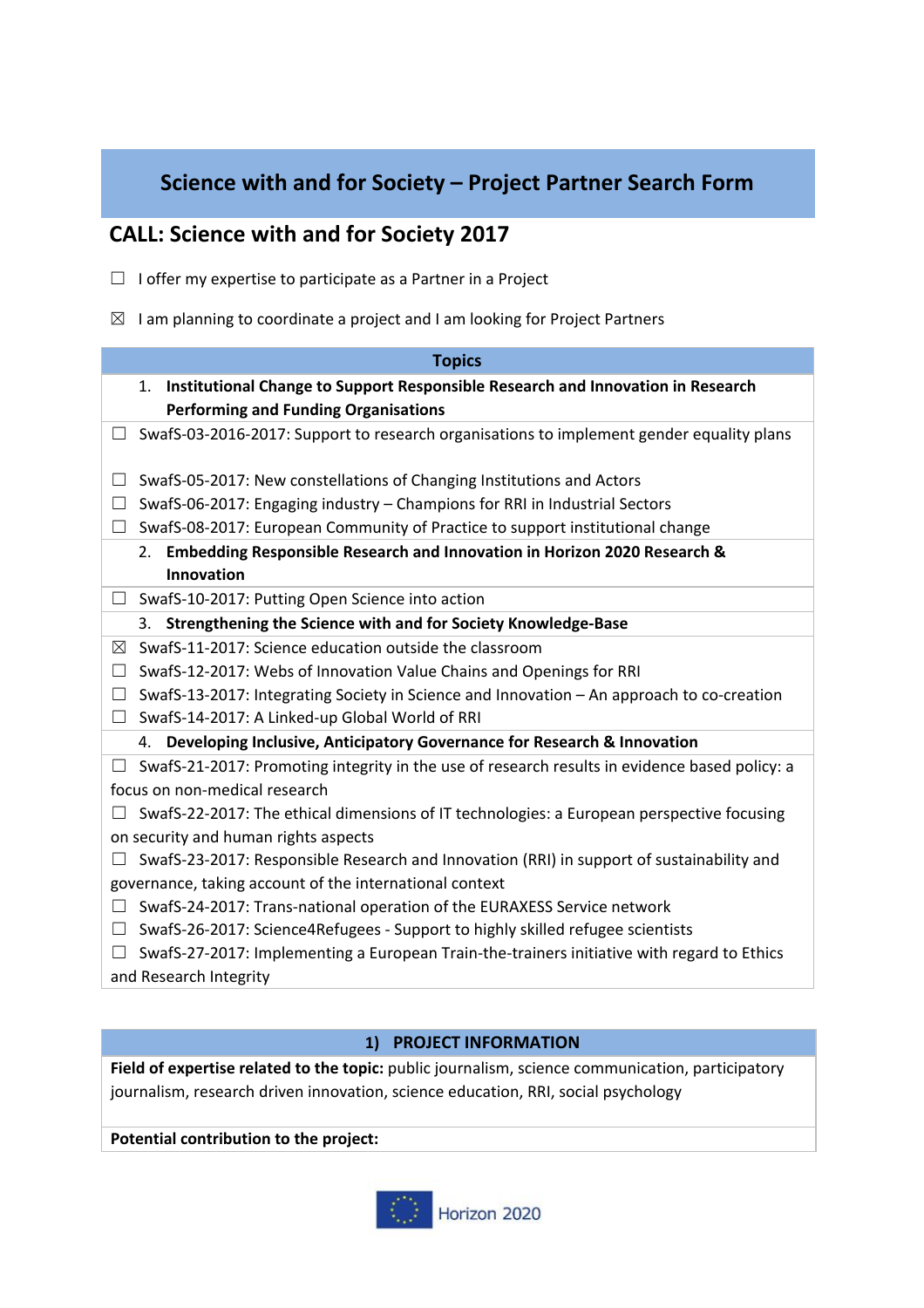ULB will coordinate the network of European universities setting up local hubs for the co-creation of science communication (see below). We combine the expertise of critical analysis and training in science communication with the experience of setting up action-research projects and analysing participatory processes in journalism.

#### **Role in the project:**

- ☒ Research ☐ Dissemination ☐ Other
- $\boxtimes$  Training  $\Box$  Technology Development
- 
- 

## **Project idea:**

In a world in a high risk of becoming dominated by populist approaches to politics , two of the institutions that have been central for the progress of European societies in the 20th Century could play a crucial role to empower citizens and strengthen the health of our democracies: science and journalism see their legitimacy questioned for similar reasons and urgently need to reconnect with the public. That most likely requires rethinking the relationship between citizens and research traditionally mediated through science journalism.

The project aims at 1) allowing young citizens to co-create, together with journalists and scholars from various disciplines, a "mode 2" of science communication (\*) and a new form of science-based information that address the social challenges they would like to see solved in the near future ; 2) through a concomitant exercise of reflexivity and the help of qualitative action-research methodologies, developing a methodology that allows the further operationalization and reproducibility of this "mode 2" of science communication.

(\*) We transpose here to the field of science communication the notion of "mode 2" of knowledge production in the meaning given by Gibbons et al., which relates to the cocreation of research that is carried out in its context of application, aiming at resolving societal problems through an interdisciplinary approach (Gibbons et al., 1994).

**Project description:** We will provide for a context that is both "outside the classroom" and based on a "learning by doing" approach, in which "young concerned citizens" - i.e. : young citizens involved in projects that address a locally relevant societal challenge – will be put in contact with scientists from all disciplinary fields of the STEM, the arts and the SSH on the one hand, and journalists on the other hand. With the collaboration of local schools and science culture centers, we will map the initiatives that are best suited to participate in each local iteration of the Swafs project, on the basis of a set of collectively agreed criteria. Young citizens involved in these initiatives will be invited to engage with the co-creation hub. Then, with the help of science communicators who will act as brokers between them, these three categories of stakeholders young citizens, scholars and journalists - will interact and collaborate together to allow the co-creation of a new mode of science communication, that transcends the usual linearity of science popularization and scientific journalism, and that is better adapted to the communication of science-informed innovation projects, both of a technological and/or societal nature.

The aim of this very "mode 2" of science communication we intend to experiment is to eventually deliver information that is relevant both for researchers, journalists, civic communities and political institutions alike. Through the process of co-creation young people will be empowered in their civic engagement thanks to the information they get from the scientists about the scientific knowledge that may best help them to make informed decisions in the context of the innovative actions they are involved in. Researchers will get involved in more interdisciplinary exchanges with peers so that they can bring their common expertise, rooted in scientific methodology and

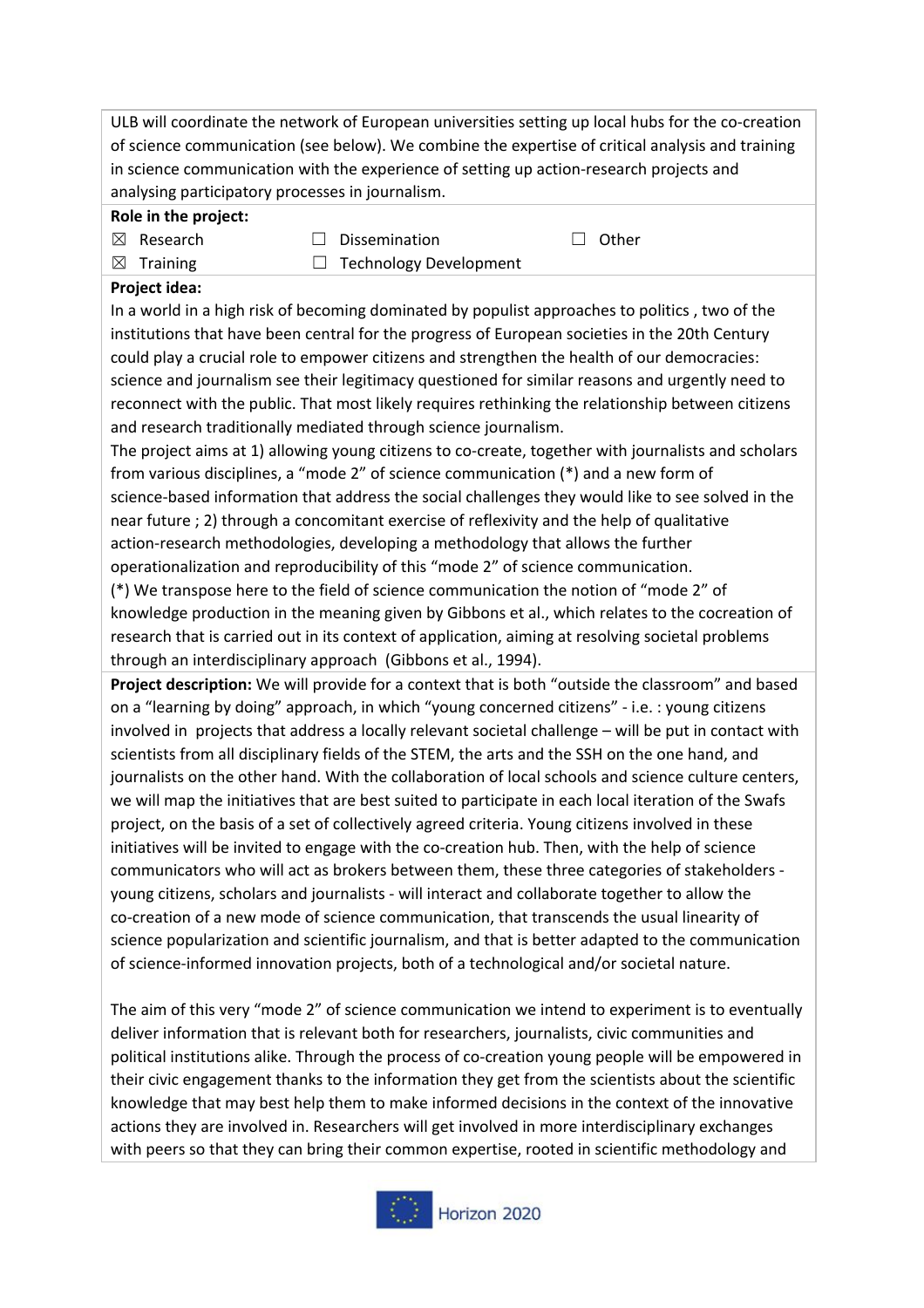critical approaches, to the civic projects of the students, experimenting to this end a diversity of communication channels while also delivering answers to the media, that are more interdisciplinary and better connected to the contexts of application of their research. Finally journalists will get the opportunity to reposition themselves as facilitators of citizen debates on relevant collective challenges, giving voice to the diversity of actors involved, fact-checking and summarizing the proposals, explaining the role of scientific knowledge in the resolution of the challenges and structuring the decision-making process, while reinforcing the relationship between science, citizens and the media.

Concretely this process of co-creation will happen through both in-person "outside the classroom" interactions, and activities on a dedicated online platform. In-person interactions will consist mainly in debates between stakeholders, visits on their respective workplaces as well as training sessions that will stimulate each category of stakeholders to go out of one's comfort zone, understand the specificities of each one's methodologies (i.e. : scientific method, citizen engagement and journalistic methods) and confront with the new needs of a "mode 2" of science communication, which is on its turn better adapted for the so-called "mode 2 of knowledge production" (Gibbons et al. 1994). While journalists will publish stories in national media about the societal challenges that the young engaged citizens are tackling as well as about the scientific knowledge that helps them to find responsible solutions, the digital online platform will document the co-creation process, archive in Open Access and open to online discussions all the other outputs that are generated through each iteration of the project, including communication contents that will be produced by the young citizens themselves.

Simultaneously, we consider the project as an action-research in itself. Hence the core researchers involved in the project will combine several qualitative methods (semi-structured interviews, focus groups, Delphi panel; online and offline network ethnography; assessment of trust and preconceived ideas from a psychosocial perspective) before, during and after each iteration of the co-creation process in order to assess how effective the different hubs of stakeholders are in co-creating a "mode 2" of science communication. The final report shall eventually provide a critical assessment developed into guidelines for the replication and the operationalization of the experience in other cities in the future, i.e. : a model to redefine the relationships between science, journalism and citizenry.

Already experience as a Coordinator:  $\Box$  yes  $\boxtimes$  no As a Partner:  $\Box$  yes  $\boxtimes$  no

If "yes", which project:

Other partners in consortium already identified (with countries):

### **2) TARGET COORDINATOR / PARTNER SOUGHT**

**Organisation details:**

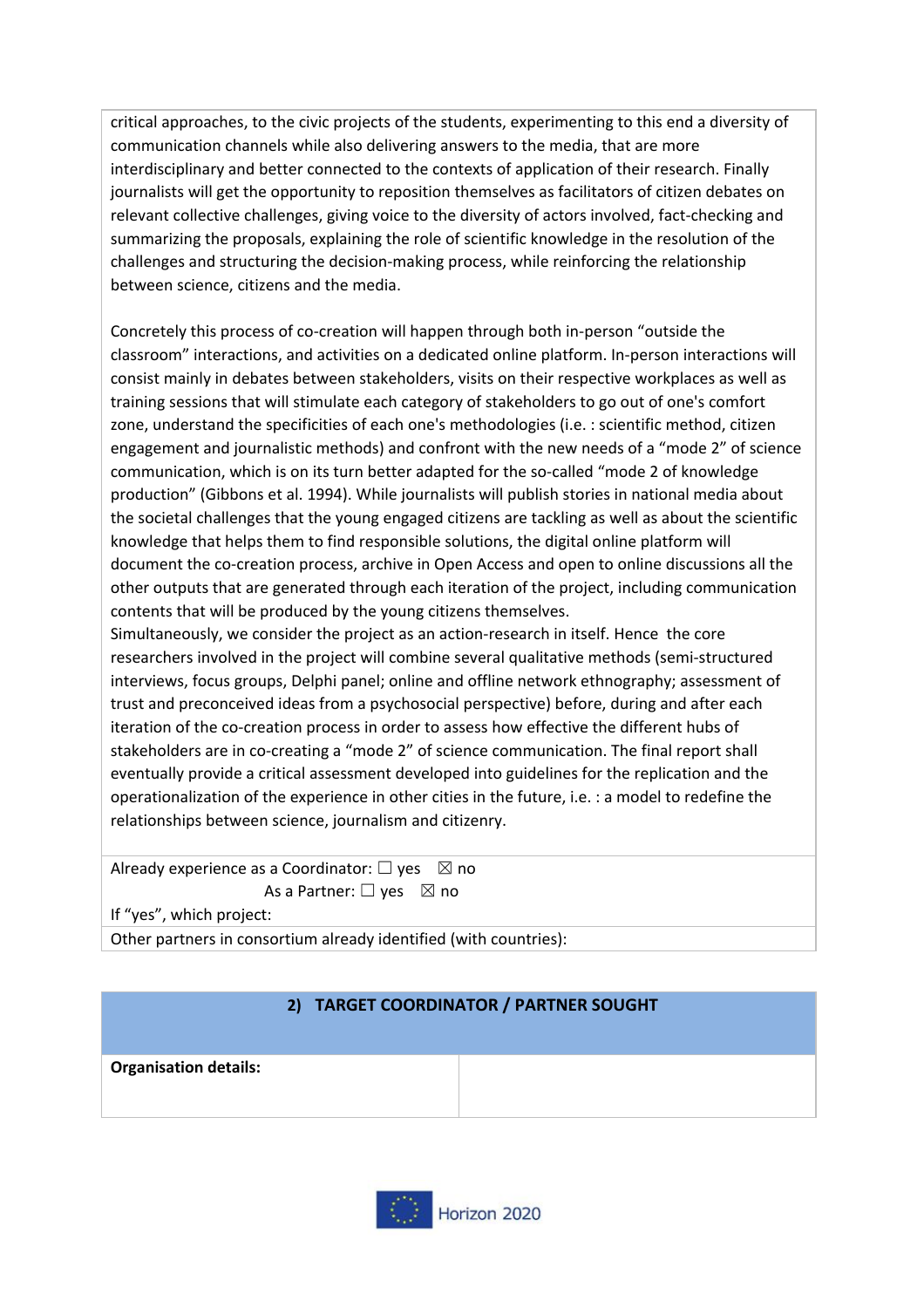| $\boxtimes$<br>Higher education / university           | Industry / SME<br>$\overline{\phantom{a}}$ |
|--------------------------------------------------------|--------------------------------------------|
| Research institution                                   | Other                                      |
| <b>NGO</b>                                             | Please specify:                            |
| Education                                              |                                            |
| We are looking for following Expertise / Competencies: |                                            |

Universities eager to create local hubs of co-creation of science communication, with researchers able to analyse some of the aspects of the action-research process: participatory processes in journalism and in science communication, science education outside of the classroom. The project will have collective international workshops to set up common practices for the co-creation hubs and share experiences, where each university partner will contribute their expertise.

| 3)<br><b>CONTACT DETAILS</b>                |
|---------------------------------------------|
|                                             |
|                                             |
| <b>Contact Person:</b>                      |
| Name: David Domingo                         |
| Ms x Mr<br>$\Box$                           |
| Organisation: Université libre de Bruxelles |
|                                             |
|                                             |
| Address: Av. Roosevelt, 50 CP 123           |
|                                             |
| Postal code: 1050                           |
|                                             |
|                                             |
| City: Brussels                              |
|                                             |
| Country: Belgium                            |
|                                             |
|                                             |
| Phone: +32 2650 4848                        |
|                                             |
| Email: david.domingo@ulb.ac.be              |
|                                             |
|                                             |